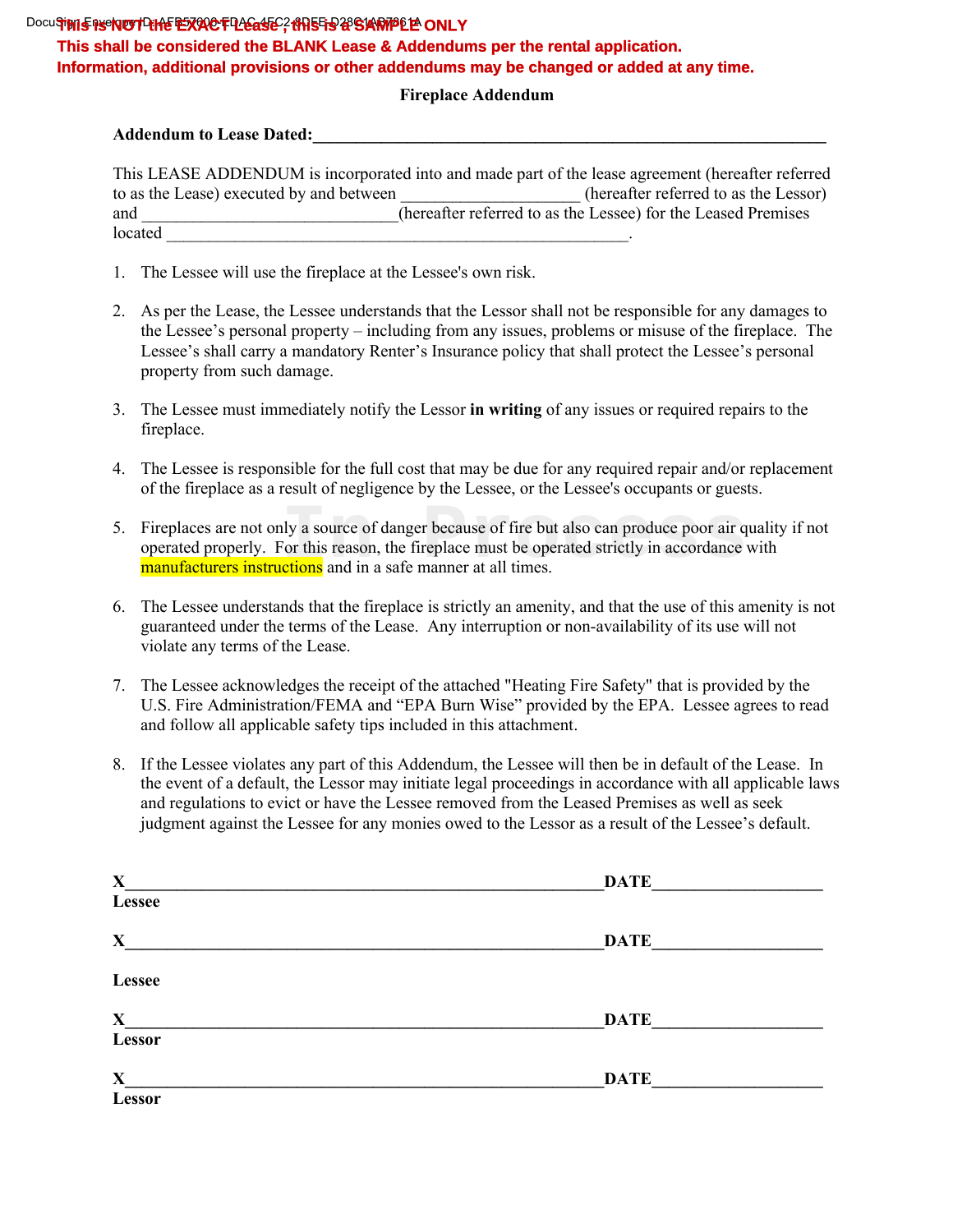**Heating Fire Safety** Docu**Signi Envelope TO: He EXACT Lease , this is a SIA MPLE ONLY This shall be considered the BLANK Lease & Addendums per the rental application. Information and a provided at any time.** 



**Follow these heating tips to help maintain a fire-safe home this winter.**







#### **Space Heater**

- **• Keep anything that can burn, such as bedding, clothing and curtains, at least 3 feet away from the heater.**
- **• Make sure the heater has an automatic shut-off, so if it tips over, it shuts off.**
- **• Turn heaters off when you go to bed or leave the room.**
- **• Plug portable heaters directly into outlets and never into an extension cord or power strip.**
- **• Only use portable heaters from a recognized testing laboratory.**

### **Fireplace**

- **• Keep a glass or metal screen in front of the fireplace to prevent embers or sparks jumping out. • Do not burn paper in your fireplace.**<br> **•** Put the fire out before you go to sleep or leave your home.
- **• Do not burn paper in your fireplace.**
- 
- **• Put ashes in a metal container with a lid, outside, at least 3 feet from your home.**

# **Wood Stove**

- **• Make sure your wood stove is 3 feet from anything that can burn.**
- **• Do not burn paper in your wood stove.**
- **• Put the fire out before you go to sleep or leave your home.**
- **• Have your chimney inspected and cleaned each year by a professional.**



#### **Furnace**

- **• Have your furnace inspected each year.**
- **• Keep anything that can burn away from the furnace.**



# **Kerosene Heater**

- **• Only use kerosene heaters from a recognized testing laboratory.**
- **• Make sure the heater has an automatic shut-off, so if it tips over, it shuts off.**
- **• Refuel your cooled heater**

# **For more outside. information and free resources, visit [www.usfa.fema.gov/prevention/outreach](http://www.usfa.fema.gov/prevention/outreach).**

**U.S. Fire** Administration